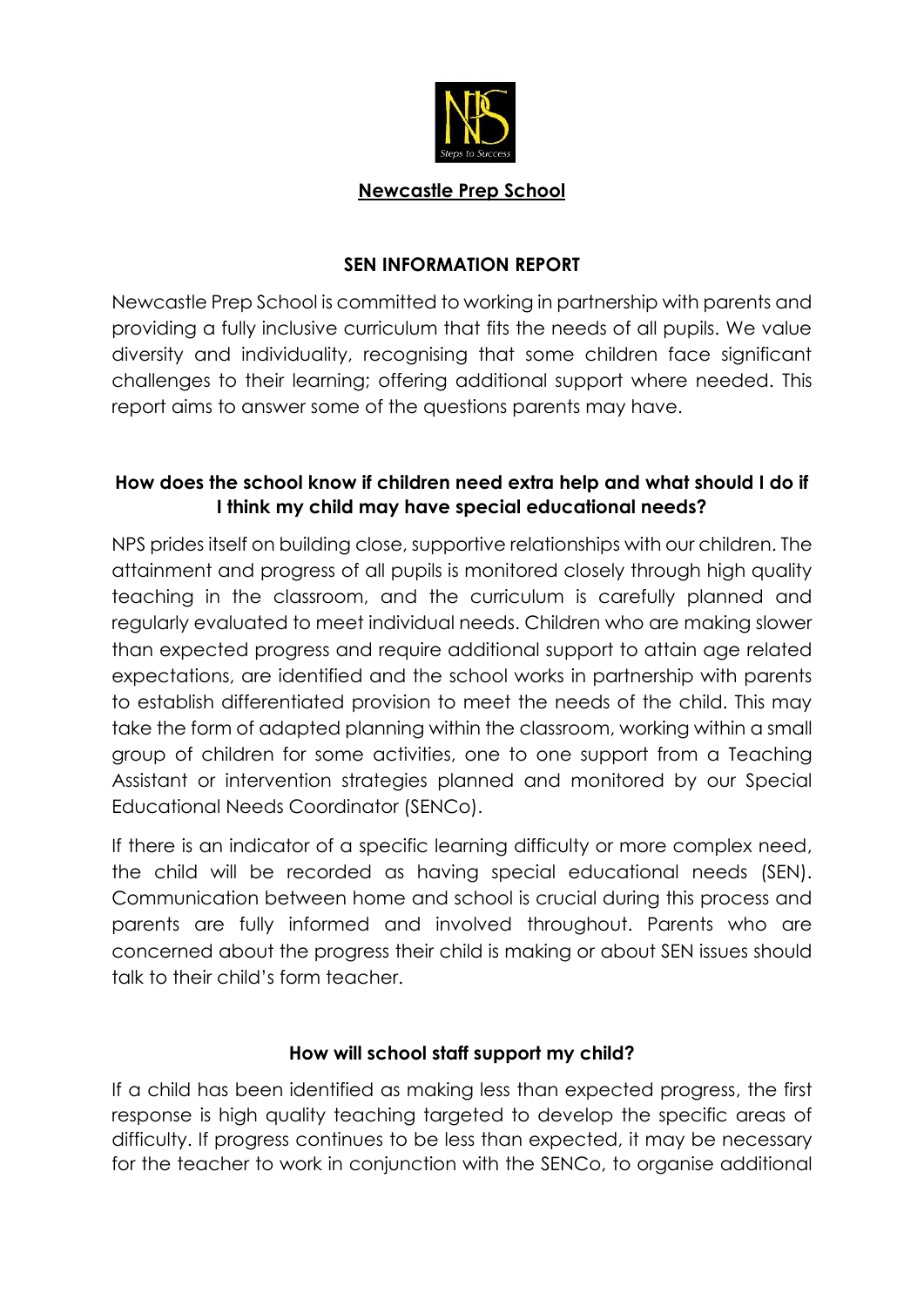support or targeted intervention. This support may take the form of small group support, specific intervention sessions before school or individual support led by a teacher or specialised teaching assistant.

Different teaching resources may also be used. This will usually take place within the classroom as part of the lesson to maximize the impact. Interventions can range from a short daily session to longer less frequent sessions per week, depending on the need of each child. It is the teacher's responsibility to provide for children with additional needs in his/her class and to follow the school's procedures for identifying, assessing, and making provision to meet those needs.

Where the interventions involve teaching away from the main class, the teacher still retains responsibility for the child and works closely with support staff to plan and assess the impact of the interventions and how they can be linked back to classroom teaching.

The SENCo provides advice, monitoring, and links with outside agencies. There is a school governor for SEN who oversees the school's work with SEND and ensures the quality of provision is regularly monitored.

## **How will I know how my child is doing?**

High expectations for each child, coupled with skilled differentiation, usually ensures that children are making at least expected progress and frequently higher than expected progress. However, some children still require additional support alongside this. Where a child requires additional support, parents are informed, consent is obtained via Parent App, and targeted intervention is put in place. This support is monitored closely by both your child's form teacher and regularly modified by the SENCo. Most interventions take place over one or two terms and progress is reported back to parents at parents' evenings, or more regularly as appropriate. NPS has an 'open door' policy and encourages ongoing communication to ensure effective partnership. The effectiveness of the school's provision for children with SEND is evaluated, reported to governors, and monitored by ISI.

## **How will the learning and development provision be matched to my child's needs?**

Teachers detailed assessments and experience of the child, along with advice and guidance from the SENCo, will shape the planned provision. Their previous progress and attainment, development in comparison with their peers, the views and experiences of parents and the pupils' own views are also important factors as appropriate support is developed. This ensures that any barriers to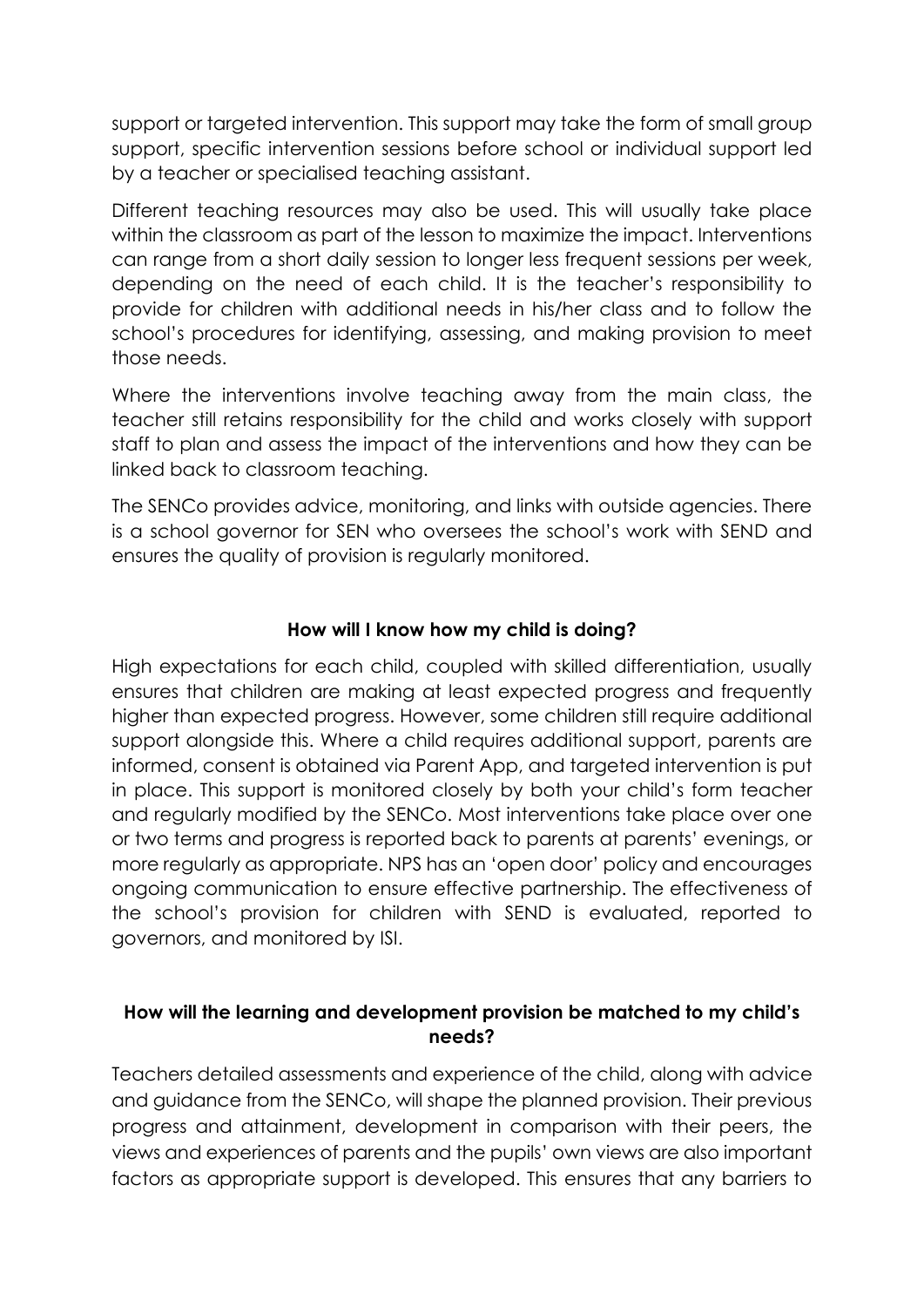learning are identified, and effective provision suited to a child's specific needs is implemented. Our personalised approach to teaching and learning is centered around the child's 'Pupil Passport', which is written by the children and highlights their strengths and challenges and ensures that have a say in the intervention that is on offer to them at NPS. The SENCo, Form Teacher, parents, and child all work together to identify and review targets based upon an assessment of the child's individual needs.

# **What support will there be for my child's overall wellbeing?**

All staff are here to provide support for children's social, emotional, and mental health needs. Form teachers, specialist teachers and support staff are skilled in implementing effective behaviour strategies and working closely together with parents and children to ensure strategies are consistent with those at home. NPS has a Pastoral Lead, in charge of tracking all children's mental well-being to ensure that each child's wellbeing is carefully monitored, and any necessary intervention can be put in place at the earliest opportunity. Our PSHE policy and lessons are carefully tailored to incorporate opportunities for children to develop their emotional intelligence and learn strategies to cope with their emotions.

NPS has a consistent behaviour policy across the school which is published on the school website and promotes caring relationships and good behaviour, along with building children's self-confidence, self-esteem and independence. NPS also has a dedicated and trained member of staff who leads drawing and talking therapy sessions for individuals who would benefit from additional care. School also has access to services provided by Kalmer Counselling including, one to one counselling sessions.

Additionally, members of the senior leadership team act as mentors for children identified as having social, emotional and mental health needs and the school also provides a range of intervention programmes; including those specifically designed to help children develop their emotional intelligence and boost their confidence and self-esteem.

The school adheres to the statutory guidance 'Supporting pupils at school with medical conditions' and all medication is kept in a secure place and is only administered by designated people. Individual health care arrangements for children with medical conditions are carefully recorded and shared with all staff that work with the child, including lunch time staff.

At NPS we endeavour to provide the very best care and support for all of our children. Our staff are keen to work in partnership with parents and professionals. Form teachers, the SENCo and Headteacher are here to address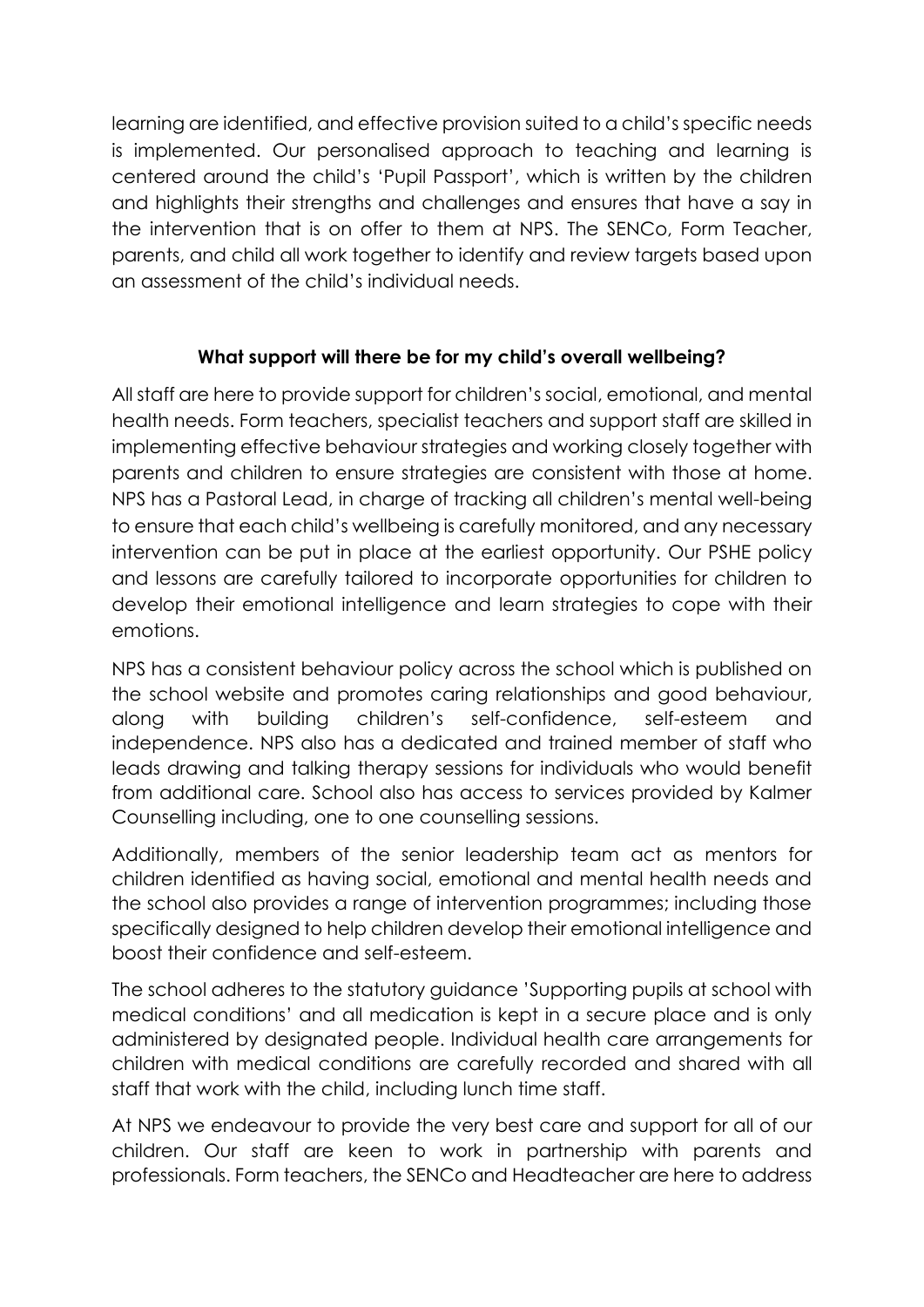any concerns, however small. In the event of a formal complaint, parents should follow the procedure in the School's Complaints Policy available on the website.

Children placed on our school's SEND register complete a Pupil Passport each year, to ensure that the child's views and needs remain at the centre of our provision. These are completed by our children, with the support of their form teachers and are shared with parents online, via Provision Map.

## **What specialist services and expertise are available at or accessed by the school?**

The school has a trained SENCo, along with a team of experienced teachers and Teaching Assistants, who are led by the SENCo. This team provides both individual and small group support.

Staff have undergone training in different areas of SEN to develop specialisms to ensure that there is a wide range of skills and expertise, along with the ability to lead specialist intervention programs such as those for Literacy and Mathematics. These include Read Write Inc, Lego Therapy, Doodle Learning, Secret Agent Society. The school SENCo also has a post-graduate qualification in assessing and teaching children with Dyslexia.

NPS seeks out further support and guidance from private professionals including an Educational Psychologist, Occupational therapist, Speech therapist, Counsellor and Play therapist, to whom they can directly refer to.

# **What training have the staff, supporting children with SEND, had or are having?**

All staff are trained in safeguarding children and a large number also in first aid. There is a specially trained paediatric first aider leading each class within the Early Years along with a team of two designated members of staff (one DSL and one DDSL) responsible for safeguarding concerns. Staff have attended training in Speech and Language Support, Autism, Dyslexia friendly schools, literacy, and maths interventions (including 1st Class at Number and Numicon which is a highly valued whole school resource), behaviour strategies and computer resource packages.

Teaching Assistants have gained NVQ levels 2 and 3 and all support staff working to support specific needs are led by the schools SENCo who provides in-house training and support. Training is refreshed regularly and all opportunities for additional training are sought both online and in person, to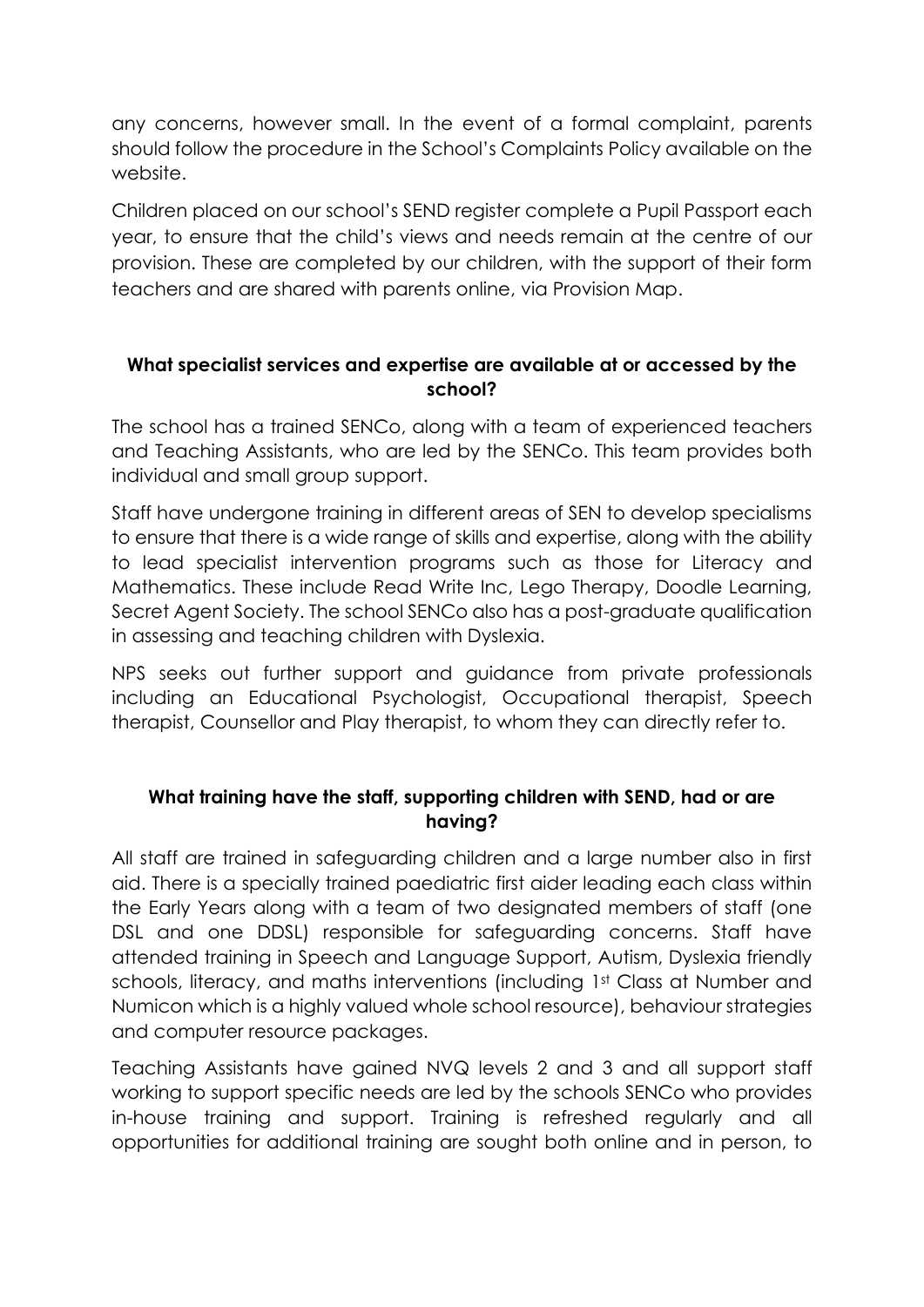ensure that staff have an up to date working knowledge of SEND issues and current legislation.

# **How will you help me to support my child's learning?**

Parents Evenings are held twice a year to keep parents fully informed of their child's learning. Parents also receive a detailed progress report at the end of the Autumn Term and an annual report is written for each child in the Summer Term. Pupils with Special Educational Needs have additional meetings to share their targets with parents, who are involved in the review process. Parents views are sought at every opportunity to ensure we work in partnership to support their child's learning and parents have access to an online account, where they can view and comment on their child's IEP, throughout the academic year.

Information is placed on Teams, both weekly and termly, so that parents are informed on which topics will be covered in school. During Covid 19 restrictions, parents were invited to virtual Parent forums, before their children started school.

NPS works closely with the Early Help Team, who have access to a wide range of support from local agencies and services and can signpost parents effectively.

# **How will I be involved in discussions about and planning for my child's education?**

There are formal occasions, such as parent consultation evenings, where parents are involved in discussions about their child's education and targets. However, we have an 'open door' policy where parents can speak to a teacher before or after school either in person, or via Teams. Parents are also able to call the school office to arrange for a teacher to phone them back at a convenient time, if there is a particular issue they wish to discuss at any time. Parents of children with SEND are regularly involved in discussions through reviews, informal discussions and via messages sent home on Teams.

# **How will my child be included in activities outside the classroom including school trips?**

For all school trips a risk assessment is undertaken to ensure that each child is kept safe from harm. All children with SEND are included on all school trips and when appropriate additional staff are deployed. Parents are consulted to ensure full participation and active engagement of all children.

## **How accessible is the school environment?**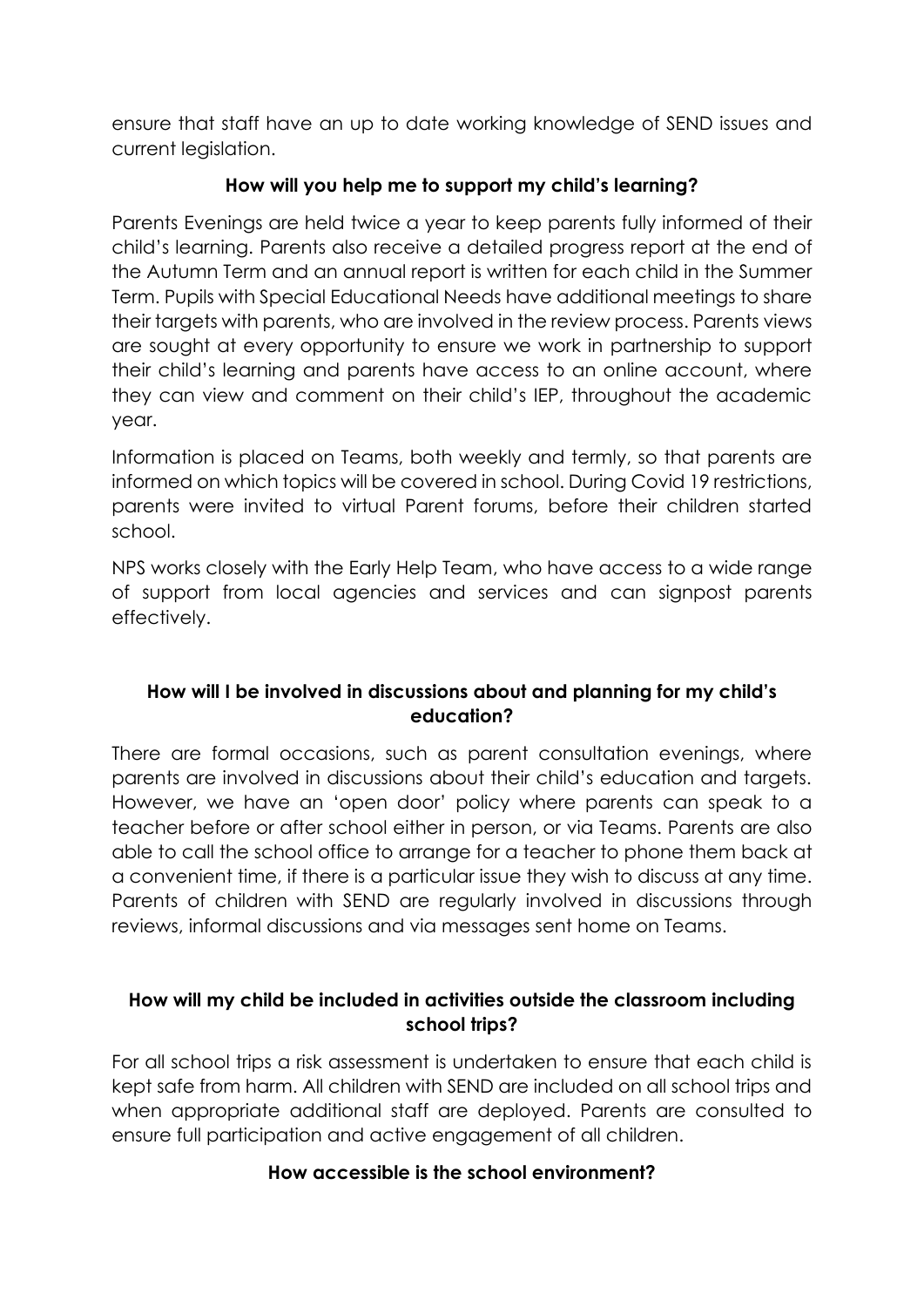The school is fully compliant with the Equality Act and reasonable adjustments are made for all children with SEND where necessary. The Sports Hall building is fully wheelchair accessible and has disabled changing and toilet facilities. Specialised equipment is provided where appropriate for children with SEN needs and advice is sought from the appropriate medical/health professionals to ensure all children's health and physical needs are catered for within the school environment. Areas have been created, and resources provided, to meet sensory needs, such as 'calm corners', 'a sensory garden' and Forest School with opportunities for water play. The school also has a range of equipment including a trampet, blankets, timers, fidget toys and sand and water. The school's beautiful outdoor environment, with extensive climbing equipment and opportunities to engage pupils, are accessed by all children and aid the inspiration and promotion of learning.

## **Who can I contact for further information?**

The SENCo/Headteacher is available to meet with parents if you have any concerns about your child. However, you may prefer to speak to your child's teacher regarding any initial queries.

## **How will the school prepare and support my child to join the school, transfer to a new school or the next stage of education and life?**

There is a transition program in place for children new to the school, moving to new classes or leaving the school. The level of support offered is dependent on each child's needs, age and development. A comprehensive range of activities support all children in the transition to NPS. This includes attending assemblies, time in classrooms and joining lunch times. This is personalised further for those children who benefit from photo books and additional individual or small group visits. Form teacher and the school SENCo and Headteacher are more than happy to help with any transition concerns parents may have. NPS also supports parents in seeking specialist provision through the Education Health Care process.

## **How are the school's resources allocated and matched to children's special educational needs?**

The school has an amount identified within its overall budget for supporting children with SEN. This is used for resources to support the progress of children with SEN, buy specialist equipment, books or stationary, or provide specialised training for staff. Where a child requires provision which exceeds this, a discussion will be held with parents, the Headteacher and SENCo.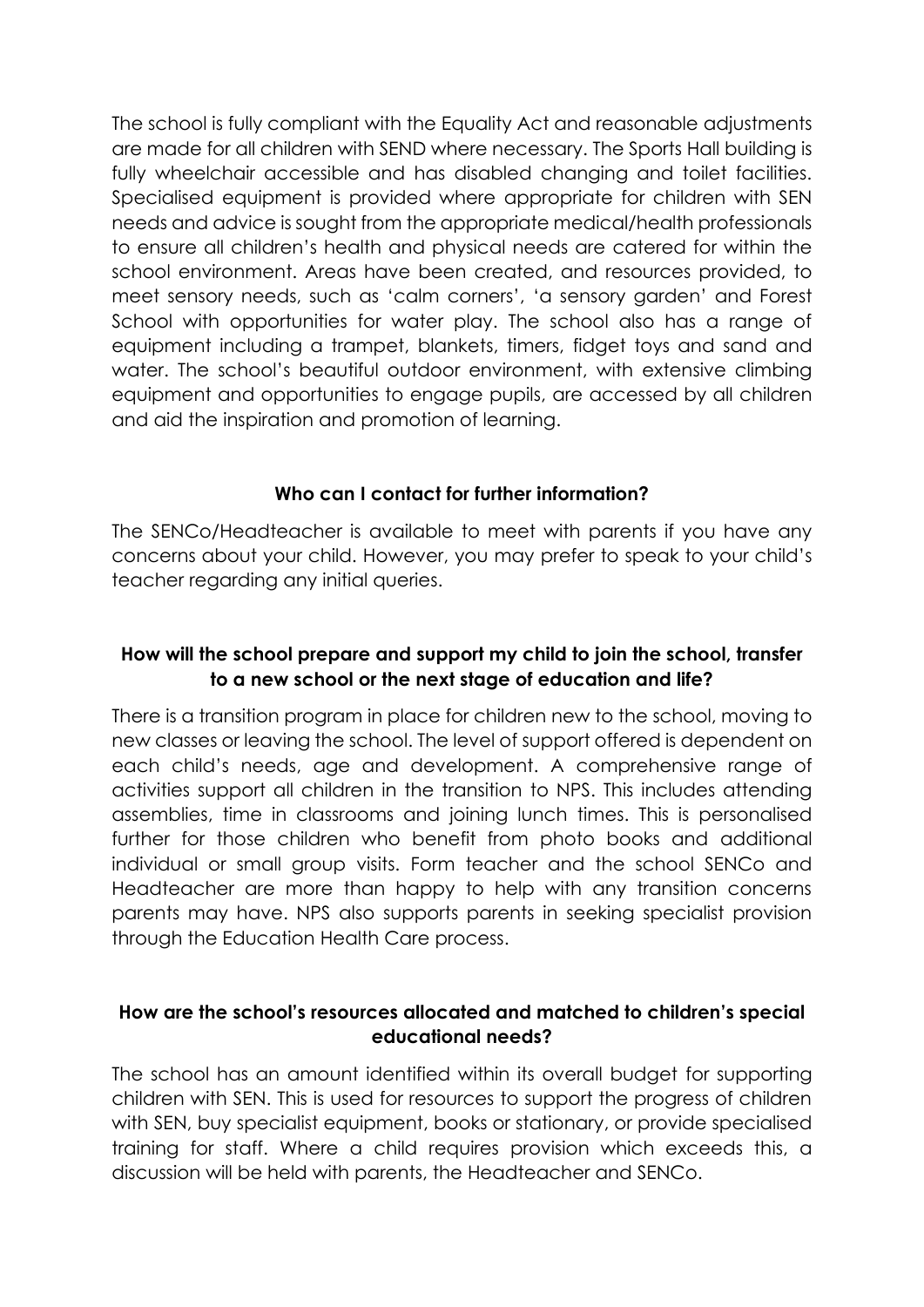### **How is the decision made about how much support my child will receive?**

The amount and type of support offered to a child is determined by a detailed analysis of a child's needs, barriers to learning, stage of development, parental views, their own views and consultation with their teachers. Parents are sent details regarding any support via Parent App and are asked to give consent for their child to attend intervention programmes in school. Further details about each individual support programme can be accessed on the SEND and Raising Achievement Area of Parent App. This support is reviewed regularly with amendments being made to the program of support. Interventions typically last between 1 and 2 terms, with the emphasis being on early identification. Targeted and effective support is put in place to minimise any long term need for additional support.

### **Will my child receive extra time in their entrance exams in Year 6?**

Exams access arrangement is extremely important including ensuring that pupils work with their exam entitlement as their normal working practice. NPS works collaboratively with parents and external agencies to identify whether a child would benefit from a range of access arrangements, including supervised rest breaks, the use of a computer or additional time. Agreed access arrangements are incorporated into a child's normal way of working within standardised assessments undertaken in school and then during their entrance exams in Year 6.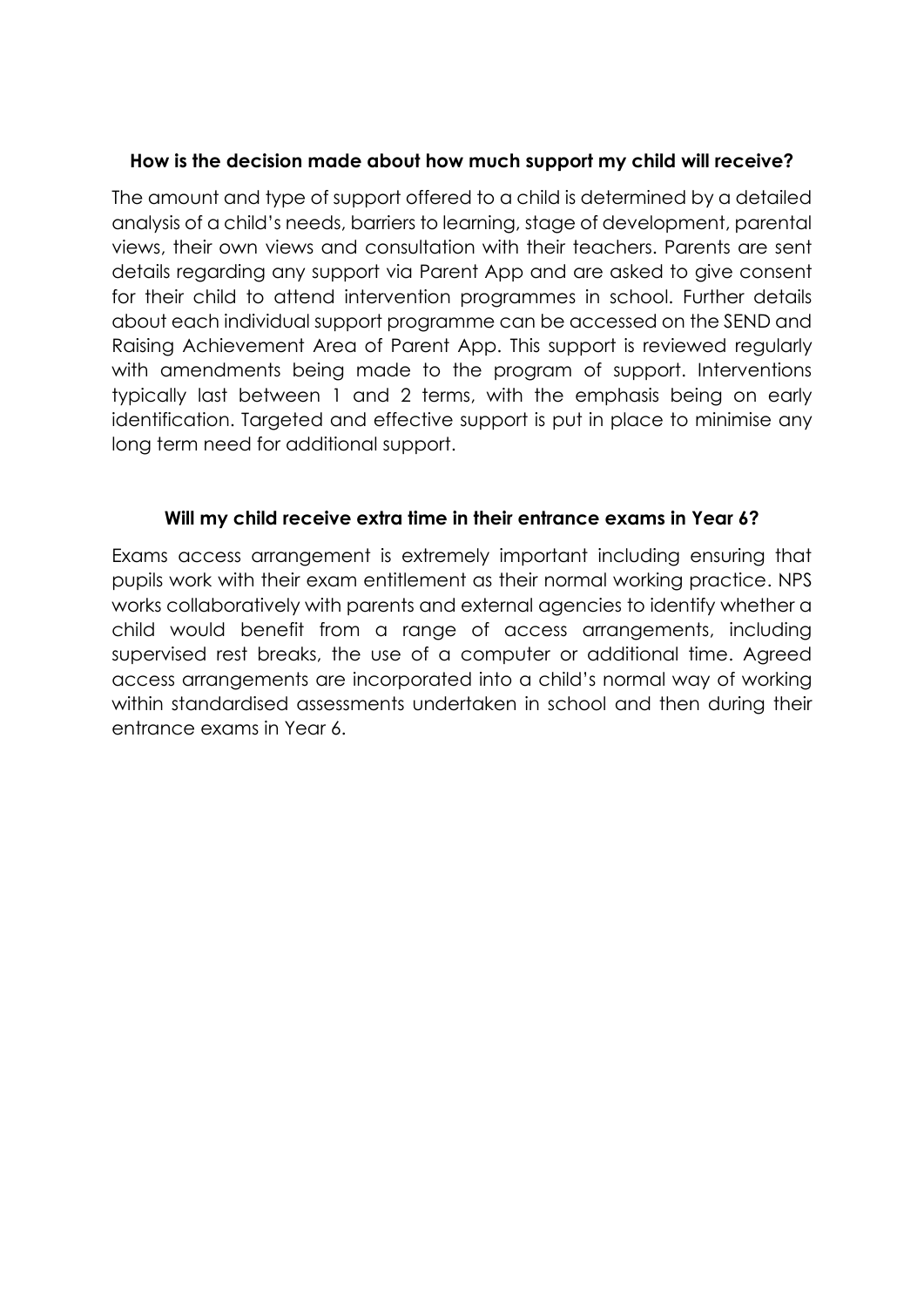## **School entitlement offer to pupils with special educational needs or disabilities**

**Support Available Within School**

**Communication and Interaction Needs: e.g. Autistic Spectrum Disorders , Speech, Language and Communication Needs or Social communication difficulties**

- Visual timetables
- Support at unstructured times of the day.
- Social skills programme / support including strategies to enhance selfesteem.
- Communication screening and bespoke intervention.
- ICT is used to support learning where appropriate.
- Strategies / programmes to support speech and language development.
- Strategies to reduce anxiety / promote emotional wellbeing.
- Where appropriate we will use support and advice from other professionals to meet the needs of pupils.
- Access to the library which provides a quiet work spaces.

### **Cognition and Learning Needs: e.g. Moderate Learning Difficulties or Specific Learning Difficulties**

- Students take part in all lessons and attend extra sessions within school for targeted work to raise achievement in literacy and numeracy.
- Strategies to promote / develop literacy and numeracy.
- Provision to support access to the curriculum and to develop independent learning.
- Small group targeted intervention programmes are delivered to pupils to improve skills in a variety of areas, i.e. reading skills, spelling , curriculum skills.
- 1-1 Specialist teaching and support for SpLD Dyslexia.
- ICT is used to reduce barriers to learning where possible.
- Support and advice is sought from outside agencies to ensure any barriers to success are fully identified and responded to.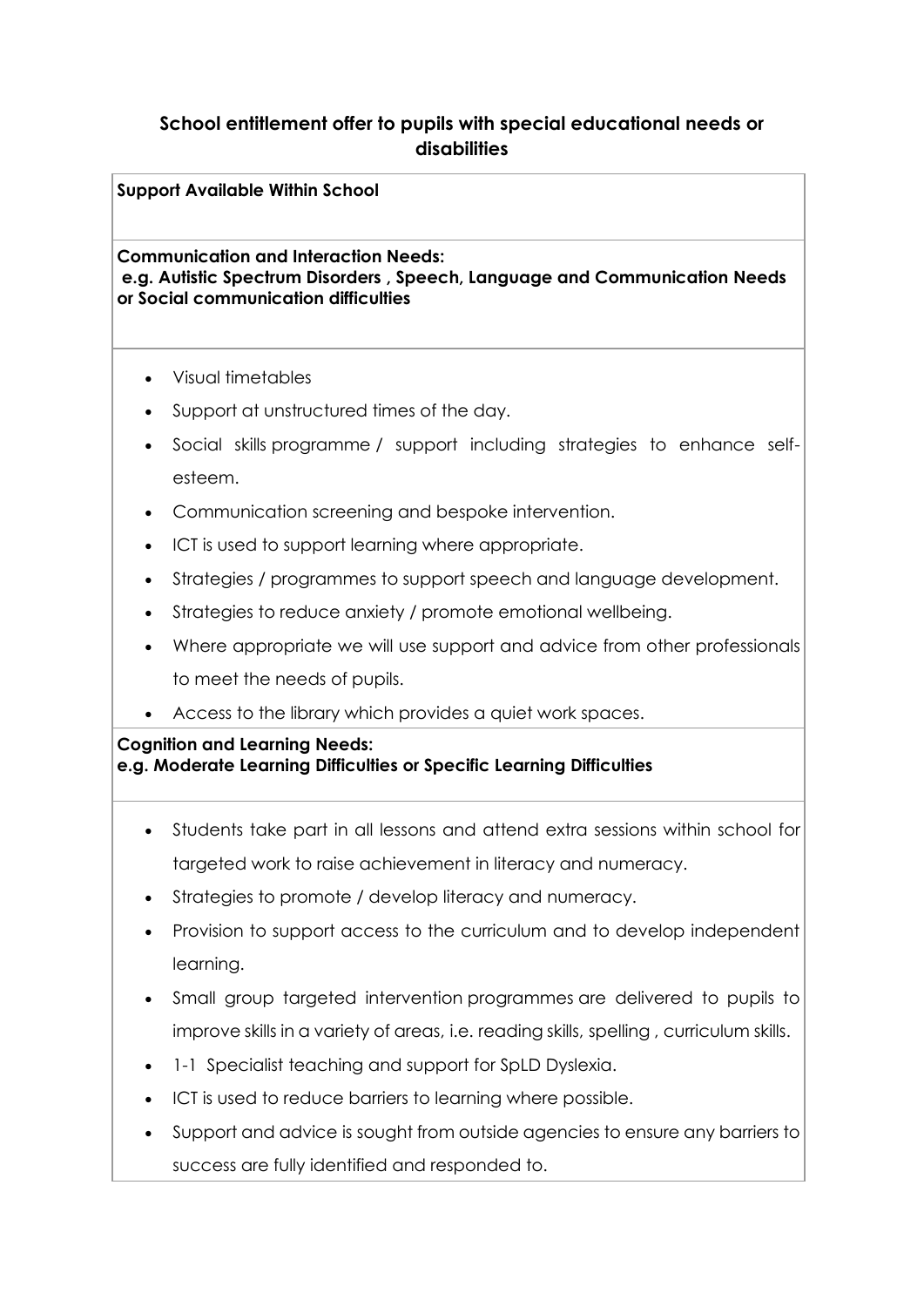• Work with pupils, parents, carers and staff to develop and review plans based on the need of the pupil.

### **Social, Mental and Emotional Health e.g. Behavioural needs, Social needs, Mental health needs and Emotional health and wellbeing**

- The school ethos values all pupils.
- Behaviour management systems encourage pupils to make positive decisions about behavioural choices.
- Risk assessments are used and action is taken to increase the safety and inclusion of all pupils in all activities.
- The school provides effective pastoral care for all pupils where key staff can support students throughout the school day.
- Support and advice are sought from outside agencies to support pupils, where appropriate.
- Small group programmes are used to improve social skills and help them deal more effectively with stressful situations and regulate their emotions
- Information and support is available within school for behavioural, emotional and social needs.
- A dedicated Drawing and Talking therapist whose role includes working with anxiety, mental health support, bereavement and pre-CAMHS counselling.

#### **Sensory and Physical Needs:**

**e.g. Hearing / Visual Impairment, Multi-sensory impairment or Physical and Medical Needs**

- Support and advice are sought from outside agencies to support pupils, where appropriate.
- Support to access the curriculum and to develop independent learning.
- Advice and guidance is sought and acted upon to meet the needs of pupils who have significant medical needs.
- Access to Medical Interventions.
- Access to programmes to support Occupational Therapy / Physiotherapy.
- Support with personal care if and when needed.